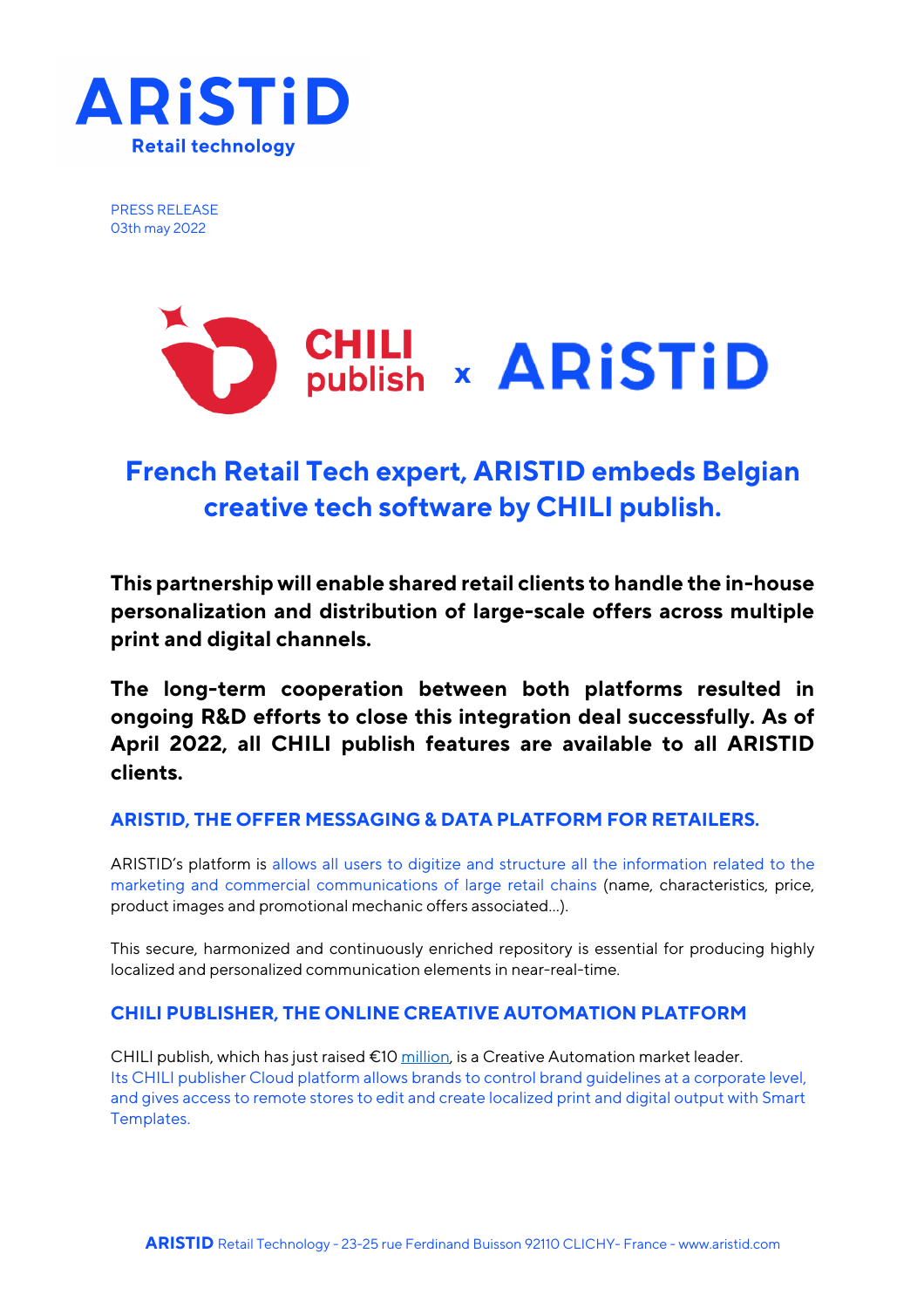

**The combination of these two solutions allows brands to go all out on promotional communications. Each creative activity in the ARISTID tools can be repurposed locally and instantly reproduced in an infinite number of variations and formats.**

Thanks to this integration, ARISTID provides its clients with the ability to publish and distribute all types of visual content across the marketing plan. The personalization of local offers empowers brands with such competitive advantages as responsiveness and proximity marketing and ties online with offline marketing using QR codes for example.

Centralizing, structuring, and unifying the retailers' marketing data are key success factors for accelerating and securing the future readiness of today's retailers. Campaign creativity must be combined with content automation to create both impact and consistency. This industrial vision of commercial marketing data is the only way to guarantee the quality of the brand's message in a logic of growth and omnichannel distribution, leveraging automation so clients can scale campaign production easily.



*"Creative Tech like CHILI publisher lets brands and agencies simplify and automate on-brand graphic production at scale, saving them time and money in the end-to-end production of that content for both online and offline channels. We want to empower every agency and brand to be as productive, adaptable, and scalable as they want to be. A vision we share with ARISTID, as we can tell from the outstanding results our shared retail customers have been realizing. "*

## **Kevin GOEMINNE,** CEO CHILI publish



*"ARISTID enables its retail clients to put data at the heart of their strategy, in favor of ultra-precise and customized offers. This industrial vision of a marketing action plan with automated and instantaneous variations allows brands to establish a customer's preferences and gain their loyalty."*

**Florian PAYRI,** CO-CEO ARISTID Retail Technology